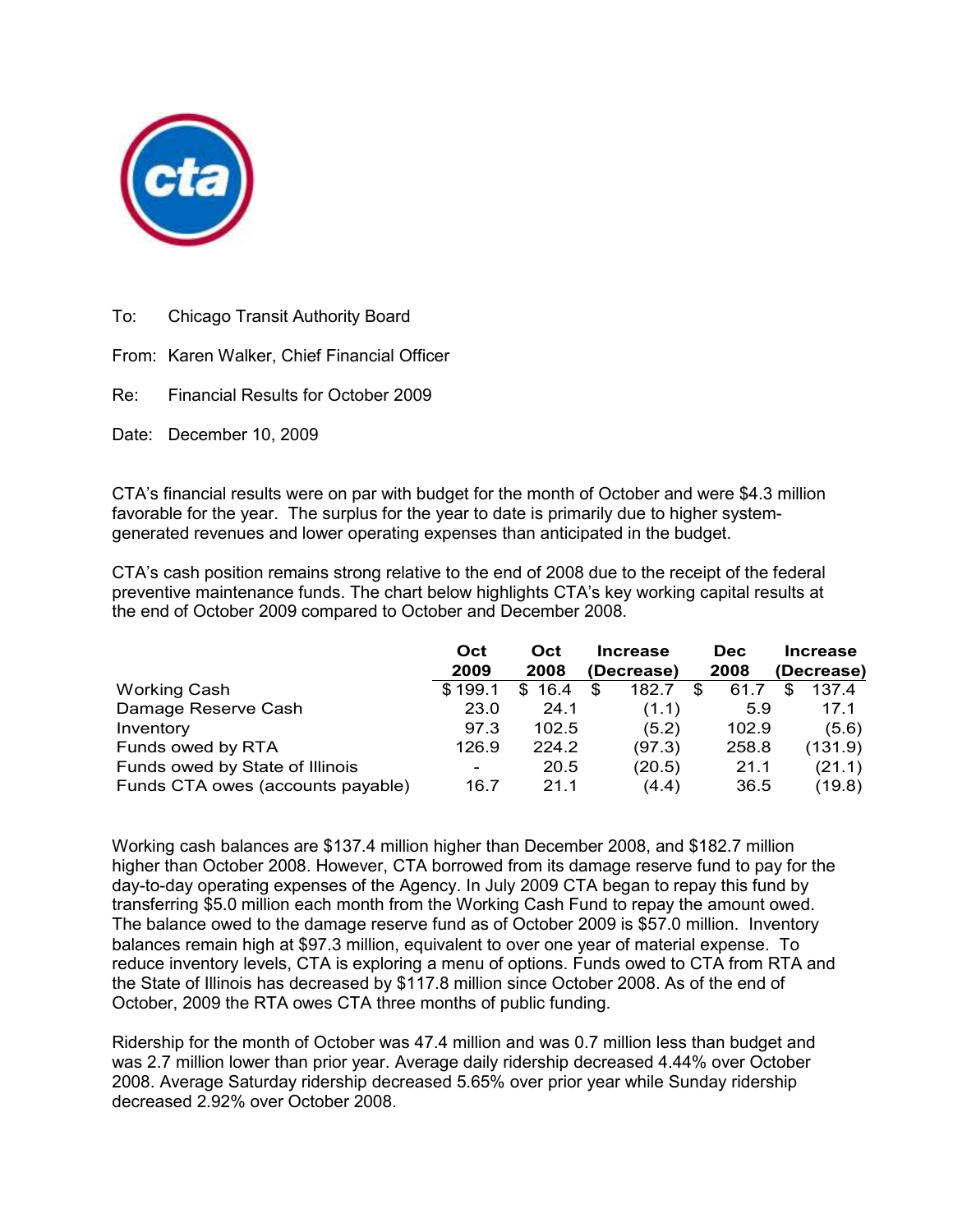Free rides totaled 6.8 million for the month and 61.7 million for the year; this is 1.1 million more than 2008 for the month and 15.7 million more for the ten month period. Free rides for seniors went into effect on March 17, 2008. The majority of free rides occurred on the bus system; bus accounts for 5.6 million of the total free rides for the month while rail is 1.1 million.

Bus ridership for the month of October was 28.7 million. This was 0.7 million or 2.5% more than budget but was 2.4 million or 7.7% less than October 2008. Rail ridership for October was 18.7 million and was 1.4 million or 6.8% less than budget and was 0.2 million or 1.3% less than prior year.

Public Funding Required for Operations for the month and the year was \$55.1 million and \$551.1 million, respectively and was favorable to the amended budget by \$0.1 million and \$4.3 million, respectively. As of October 31, CTA has received \$433.1 million of the \$551.1 million of funding recorded as revenue funding for 2009.

Recovery Ratio, which measures the percentage of operating expenses CTA funds from internally generated revenues, was 60.24% for the month and 55.50% for the year to date period. This was favorable to budget by 2.36 percentage points for the month and 0.39 percentage points for the year to date primarily due to the higher revenues and lower operating expenses.

Operating Expenses for the month and year equaled \$116.2 million and \$1.1 billion, respectively. For the current month, operating expenses were \$5.9 million or 5.4% more than budget. All expense categories were less than or equal to budget for the current month, except for fuel and other. For the year to date period, operating expenses were \$1.0 million lower than budget with all categories below budget, except fuel and other.

Labor Expense was \$75.4 million for the month of October and was \$1.0 million less than budget due to vacancies, deferral of exempt pay raises, lower overtime and higher charges to capital jobs. Labor expense for the year to date equaled \$722.6 million and was favorable to budget by \$2.3 million primarily due to the same reasons as the month. Compared to last year, labor expense is \$7.5 million lower than the first ten months of 2008.

Material Expense was \$6.2 million for the month and was under budget by \$2.1 million or 25.3%. Material expense for the year to date equaled \$70.5 million and was favorable to budget by \$5.6 million. The lower material expense is due to taking the NABI buses out of operation on February 19, 2009, the replacement of the 19 year old buses with new buses, lower material usage for rail cars and lower fare card material.

Fuel for Revenue Equipment was \$8.6 million for the month and \$83.8 million for the year to date. Fuel expense was \$0.2 million more than budget for the month and \$2.0 million more for the year. The average price paid in October was \$4.74 per gallon and was \$0.39 above the budget price of \$4.35 per gallon. Fuel consumption was 129,000 gallons less than budget due to improved fuel efficiency of the fleet; actual miles per gallon were 3.5 compared to 3.20 in the budget. Actual miles traveled were 6.4 million for the month compared to a budget of 6.2 million.

Electric Power for Revenue Equipment was \$2.8 million for the month and was on par with budget. Year to date power was \$32.7 million and was \$0.1 million less than budget. Rail mileage for the year was 58.2 million miles and was on par with budget.